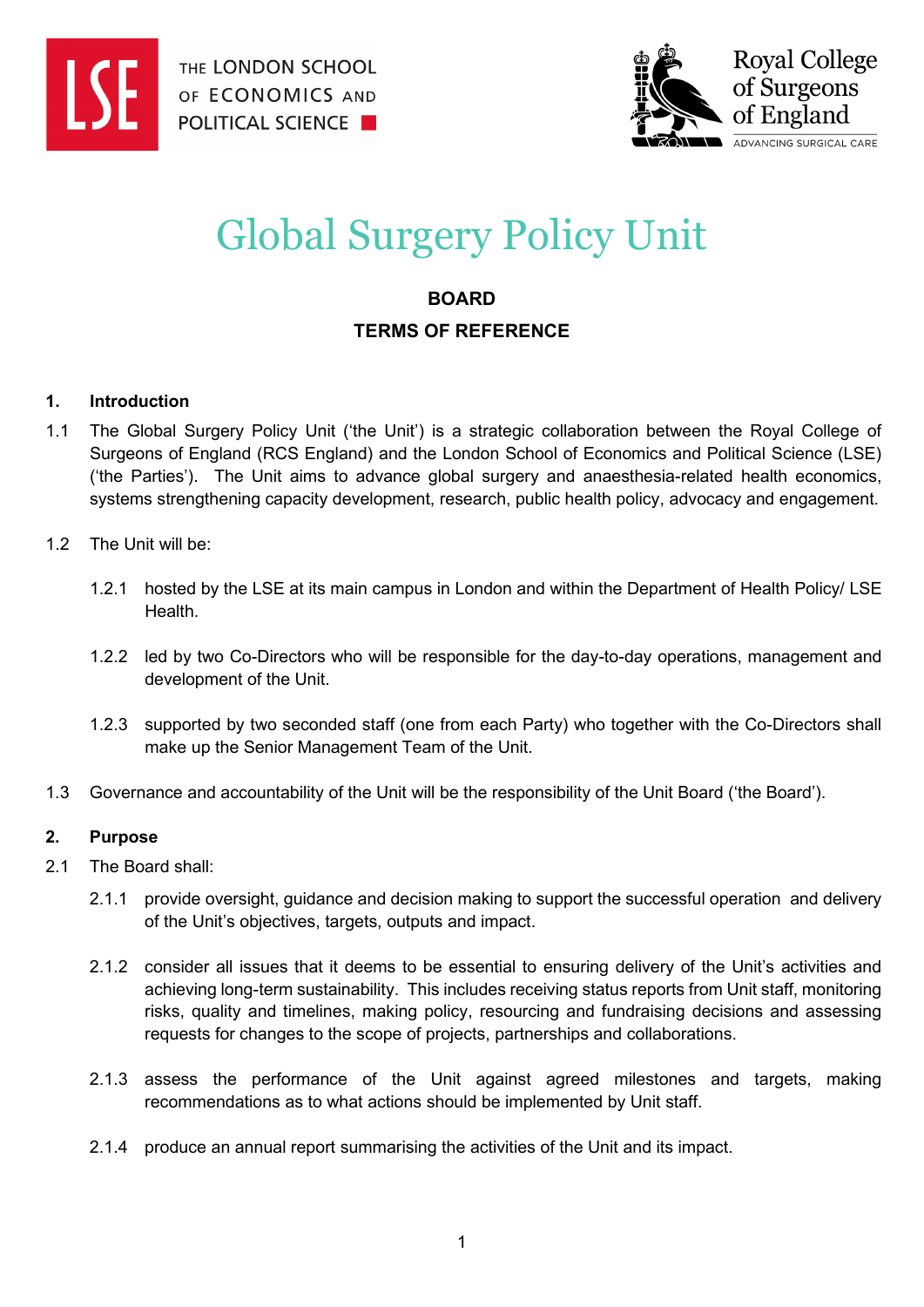



#### **3. Membership**

- 3.1 The Board shall comprise of a maximum of nine members in total:
	- 3.1.1 Each Party shall appoint three (3) representatives to the Board, one of whom shall be appointed as Board Co-Chair.
	- 3.1.2 Three (3) members shall be appointed by the Parties following open competition and/ or call for expressions of interest from suitably qualified and/or experienced individuals.
	- 3.1.3 The Parties shall ensure that at least one of the Co-Chairs shall be female.
- 3.2 The Parties undertake to ensure that membership of the Board shall be diverse, inclusive and representative of the wider global health, global surgery and international development community.

#### **4. Term**

Board members shall serve a term of three (3) years in the first instance, which may be renewed for a further term of two (2) years.

#### **5. Meetings**

- 5.1 The Board shall meet at least three (3) times per year.
- 5.2 The quorum for a meeting of the Board shall be not less than 40% of the members (or their proxies).
- 5.3 The Board will meet at venues to be agreed or at any time when reasonably considered necessary at the request of any of the Parties and/or Board members. Meetings shall be convened with at least twentyone (21) days' prior written notice, which notice shall include an agenda.
- 5.4 Minutes of the meetings of the Board shall be drafted by the Co-Directors and agreed by the Co-Chairs before being transmitted to Board members within twenty (20) days of the meeting. The minutes shall be considered as accepted by all Board members if, within thirty (30) days from receipt, no Board member has objected in writing to either the Co-Directors and/or the Co-Chairs.
- 5.5 The Co-Directors shall prepare progress reports as required by the Board and a draft of each report will be circulated to each member of the Board along with the written notice for the relevant meeting.
- 5.6 Each member of the Board shall have one vote. Decisions will be taken by a majority vote of a meeting of the Board except for those decisions specified elsewhere in this Agreement. In the event of a tied vote under this Clause, the presiding Co-Chair of the meeting shall have the casting vote.
- 5.7 Meetings may also occur by telephone, video and/or online conferencing as well as by e-mail correspondence.